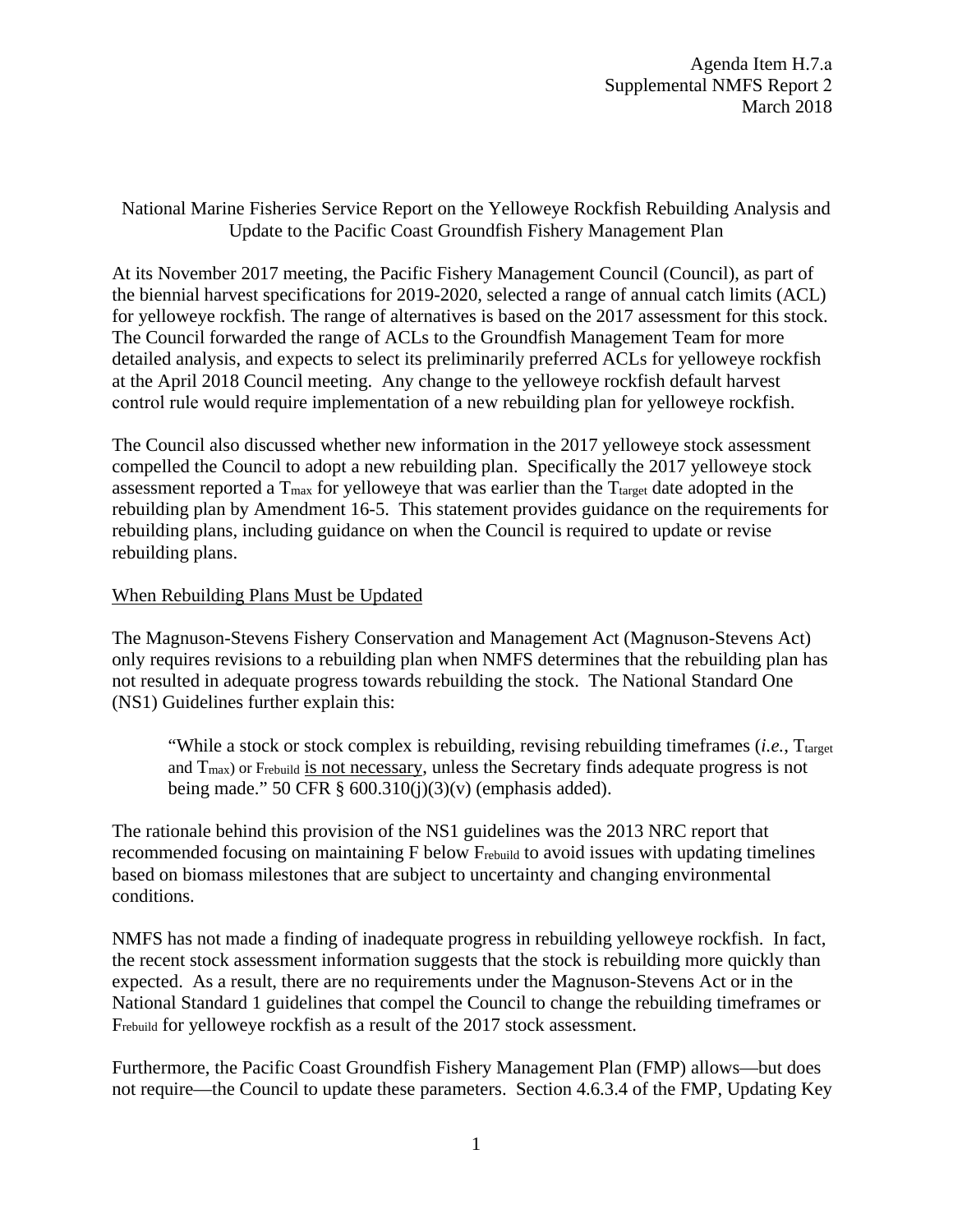Rebuilding Parameters, states that "…if a subsequent analysis identifies an earlier target year for the current fishing mortality rate (based on the harvest control rule), there is no obligation to change in regulations either the target year (to the computed earlier year) or the harvest control rule (to delay rebuilding to the original target year)." The section goes on to explain that "[f]or example, the Council might recommend that the target year be changed if, based on new information about the status and/or biology of the stock, they determine that the existing target year is later than the recomputed maximum rebuilding time  $(T_{max})$ ." (emphasis added). Similar language is found in Appendix F, which states that "subsequent SAFE documents or NEPA documents analyzing new harvest specifications and rebuilding plans may include updated values for the parameters listed in Section 4.6.3.3 and Table F-1 in this appendix."

Both the Magnuson-Stevens Act and the National Standard 1 Guidelines envision that rebuilding plans would not be changed and would remain in place unless either: 1) NMFS determines that a stock is not making adequate rebuilding progress; or 2) the Council makes a decision to adopt a new rebuilding plan. Absent an affirmative choice by the Council to revisit the existing rebuilding plan, no changes are required.

Should the Council choose to maintain the rebuilding plan adopted in Amendment 16-5, NMFS recommends that the Council should not update Appendix F with the new information reported in the 2017 yelloweye stock assessment. Updating Appendix F creates confusion as to whether the Council intended to formally adopt a new rebuilding plan. However, regardless, NMFS will base its determination of whether yelloweye rockfish is making adequate rebuilding progress on the rebuilding timeframes and fishing mortality rates implemented in Amendment 16-5.

## Required Contents of a New Rebuilding Plan

Should the Council choose to adopt a new rebuilding plan, NMFS offers the following guidance on the requirements to support the new rebuilding plan. These requirements would be triggered by either a change to the default harvest rate or a change to  $T_{\text{target}}$ .

The Magnuson-Stevens Act requires that the target time for rebuilding overfished species should be "as short as possible" while giving consideration to "the status and biology of the overfished species and the needs of the fishing communities." The Ninth Circuit held that this was Congress's way of ensuring that overfished species would be rebuilt as quickly as possible while "leaving some leeway to avoid disastrous short-term consequences for fishing communities." As explained in *NRDC v NMFS*, 421 F.3d 872, 879–80 (9th Cir. 2005):

Section 1854 of the MSA contains two significant mandates that constrain the Agency's options in adopting a rebuilding plan for an overfished species. First, the time period must be "*as short as possible,*" although the Agency may take into account the status and biology of the overfished species and the needs of fishing communities. *See* § 1854(e)(4)(i). Subsection (i)'s commands apply to *all* rebuilding periods, whatever their length. Second, Congress specified a presumptive *cap of 10 years* on any rebuilding period, subject to exceptional circumstances beyond the Agency's control—such as an international treaty or, relevant here, "the biology of the stock of fish." *See* § 1854(e)(4)(ii).